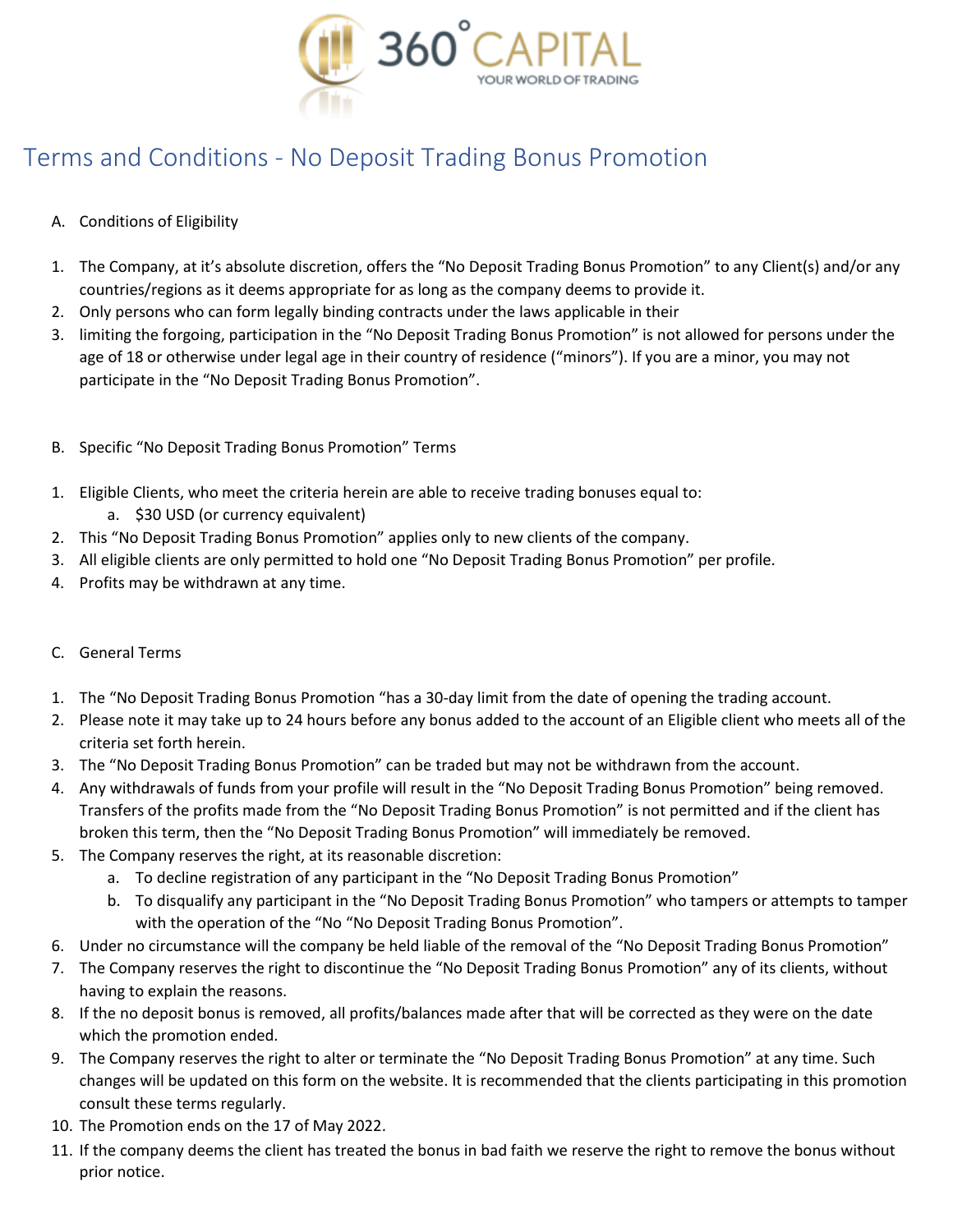A. Conditions of Eligibility

The below outline the Terms and Conditions for the bonuses offered by the Company as these maychange from time to time and should be read in conjunction with the Company*'*s Terms & Conditions. In case of discrepancy between the two, these terms prevail.

Disclaimer: Bonuses are not available to Customers residing in a banned/not permitted jurisdiction.

If credited, the bonus will be removed from accounts of Customers from the afore mentioned countries. The Company reserves the right to determine the countries falling under the *"*banned/notpermitted*"* category.

Normal Bonus and Award Policy

360 Capital Ltd (*"*the Company*"*) offers a number of attractive rewardsto its new and existingcustomers (*"*Customers*"*) following its request and acceptance by the Customer.

Bonuses and/or financial awards or promotions (*"*Award*"*)rewarded to Customers are part of theCompany*'*s promotional program. The following terms shall apply in reference to the relevant Customer account (*"*Account*"*):

- 1. Awards are available to Customers who meet the Company*'*s appropriatenessrequirements.
- 2. Award rules acceptance:

Prior to accepting any Award offer, customers shall consider the Terms and Conditions associated with the Award and the Bonus and Award Policy, as both may be amended from time totime. Acceptance of the Award is done by placing trade in the Account.

3. Trading the Award

Trading volume is calculated in lots\*.

The funds of your deposit(s) to the Account are used prior to the Award.

For example, if you have made a deposit of \$250 into the Account, and received an Award of \$50 intothis Account, upon placing trades the funds of your deposit will be used first.

Therefore, if you lose \$250, unless you have met the below trading requirements for being ableto withdraw your Award, there will be no funds eligible for withdrawal from the Account. For more information, please contact Customer Support.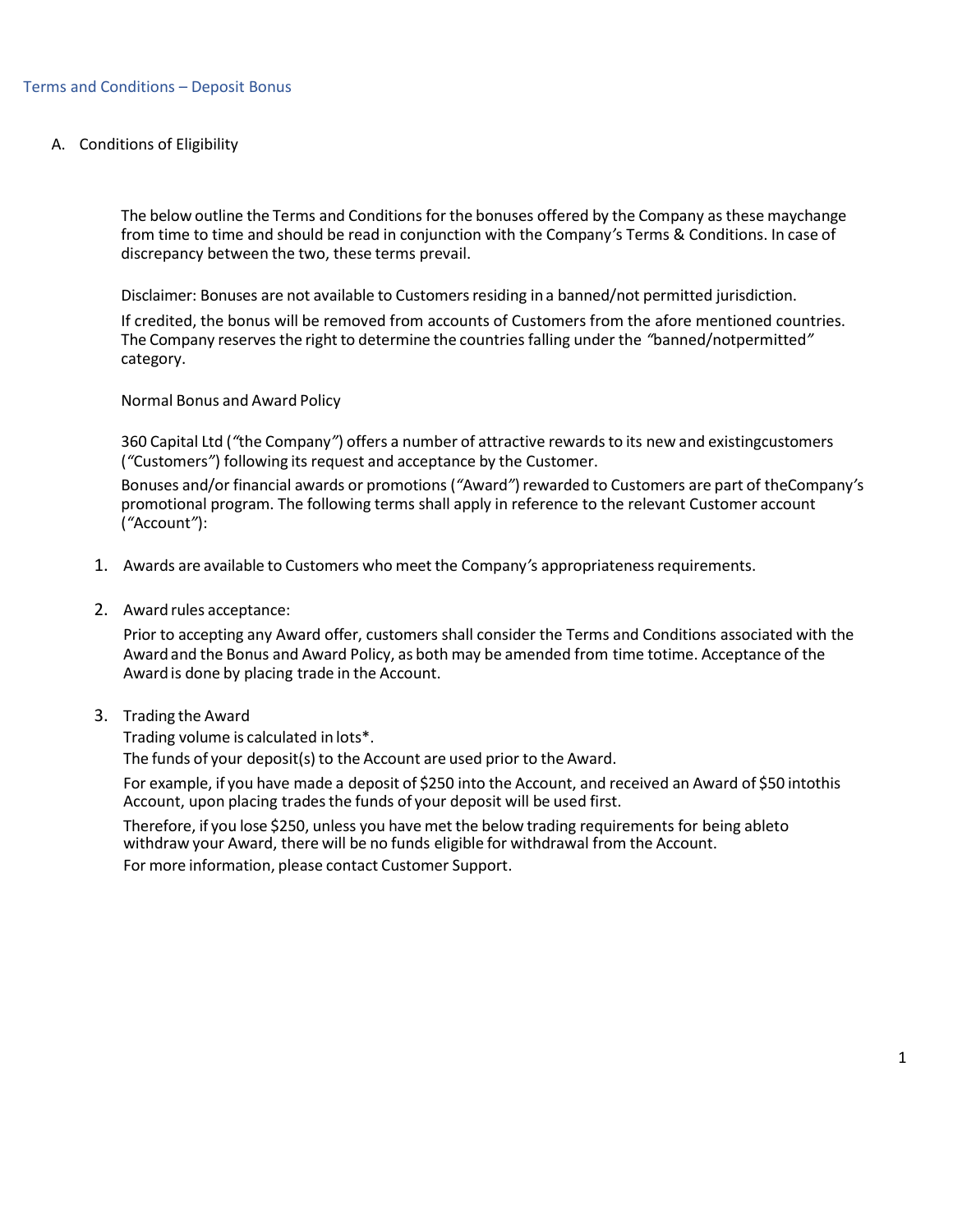

### 4. Volume Conditions:

### 4.1. Withdrawal

4.1.1. In order for the Customer to be eligible to withdraw the Award, the Customer must execute a minimum trading volume:

4.1.1.1. If the Award amount constitutes at least 20% of the deposited amount(s), the minimum trading volume required will be 20,000\$ (Twenty Thousand Dollar US) for every dollar awarded by The Company to the Account (e.g. a Customer whoreceives

\$100 Award will need to generate a minimum trading volume of 2,000,000\$.(Two Million Dollar US)).

4.1.1.2. Ifthe Award amount constitutes less than 20% ofthe deposited amount,the minimum trading volume required will be 10,000\$ (Ten Thousand Dollar US)for every dollar awarded by The Company to the Account (e.g. a Customer who receives \$100 Award will need to have a minimum trading volume of 1,000,000\$ (One Million Dollar US).

The volume calculation will include all the awardsreceived on all Customer*'*s accounts.

- 4.1.2. The Award will be made available for withdrawal only ifthe required trading volume hasbeen achieved in its entirety. Generating a partial amount of the required trading volume does not grant the ability to withdraw a partial amount of the Award.
- 4.1.3. Should the Customer withdraw any funds from the Account before completing the required trading volume, the total Award amount may be deducted from the Account. The Customer*'*strading volume in the Account will be calculated from thedate the Customer receives the Award.
- 5. Account Terms:
	- 5.1. Customers are prohibited from opening multiple accounts with the Company for the sole purposeof enjoying more than one Award. In such cases the Company shall retain any Award rewarded tothe Customer, any earnings will be forfeited, and any amount deposited by the Customer to the Account will be returned to the Customer accordingly.
- 6. Opt out:

The Customer is not required to accept any Award offered by the Company; all Awards are optional. The Customer may choose not to accept an Award. In these circumstances, the Customer will not be bound to the terms relating to Awards.

Should the Customer mistakenly accept an Award, the Customer shall not trade in the Account and notify the Customer Support within 5 working daysfrom mistakenly accepting the Award. In such circumstances,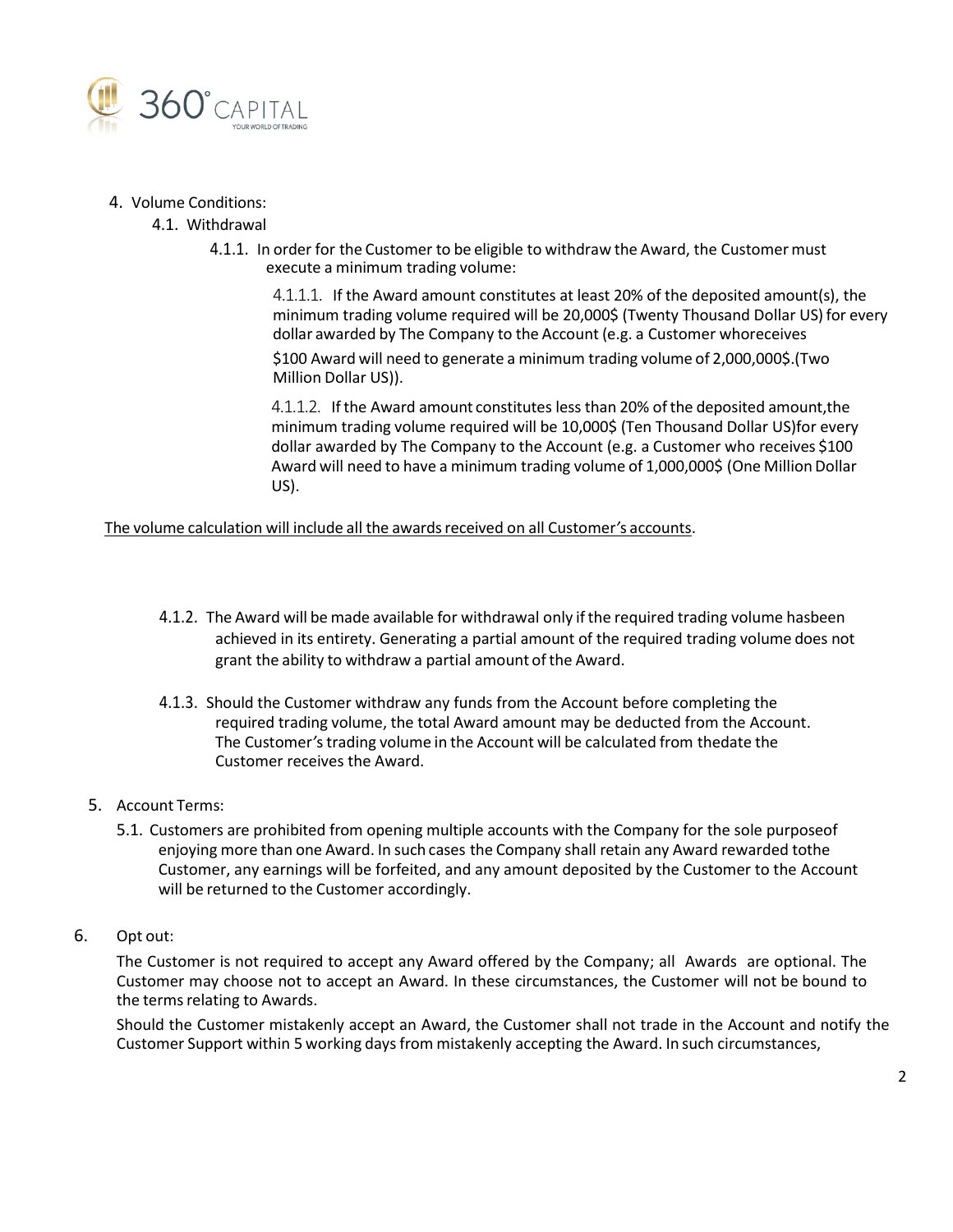

the Company will remove the Award from the Customer*'*s account and the Customer shall not beheld to the Award terms.

7. Risk-free trades

The Company may offer from time to time *"*Risk-free trades*"*. Risk free trades can only be trades that were opened manually.

Trades copied on Copy Trader/ Social Trading do not qualify for the

risk-free trade offer.A Risk-Free trade is a position that has been

opened under the following conditions:

- a. Trade was opened manually on the account
- b. Maximum position size of 0.1 FX lot\*
- c. Opened for up to 24 (twenty-four) hours. Once the 24 hours are over, the trade becomes aregular trade.
- d. Trade has been tagged *"*risk free*"* at opening. This can only be done for one trade. Tagging more than 1 (one) risk free trade will be considered asimproper and abusive use of the offer,and the Company will immediately cancel the offer.
- e. Client must send in an email to [trading@360capitalltd.com](mailto:trading@360capitalltd.comwith) with the detail of the tradewithin 10 minutes of opening the position.
- f. Once the trade is closed, if there is a loss on that trade, the monetary value of that loss willbe redeposited into the account.
- g. The funds replaced in the account from a losing Risk- F r e e Trade will be subject to bonusconditions based on every \$1 received will require a trading turnover of 10,000\$ (Ten Thousand Dollar US) in order to withdraw (as described above in section 4.1.1.1.)

The risk-free trade offer is a onetime only offer, available only once per customer and must be usedwithin three (3) business days ofthe opening of the trading account.

In any case, customers are not allowed to open more than one (1) risk free trade at a time.

- 8. Miscellaneous
	- 8.1. Any improper or abusive trading, not in accordance with the Company*'*s Client Retail Agreement Terms and Conditions, will result in the Award being revoked or not awarded, and may also resultto your Account being frozen.